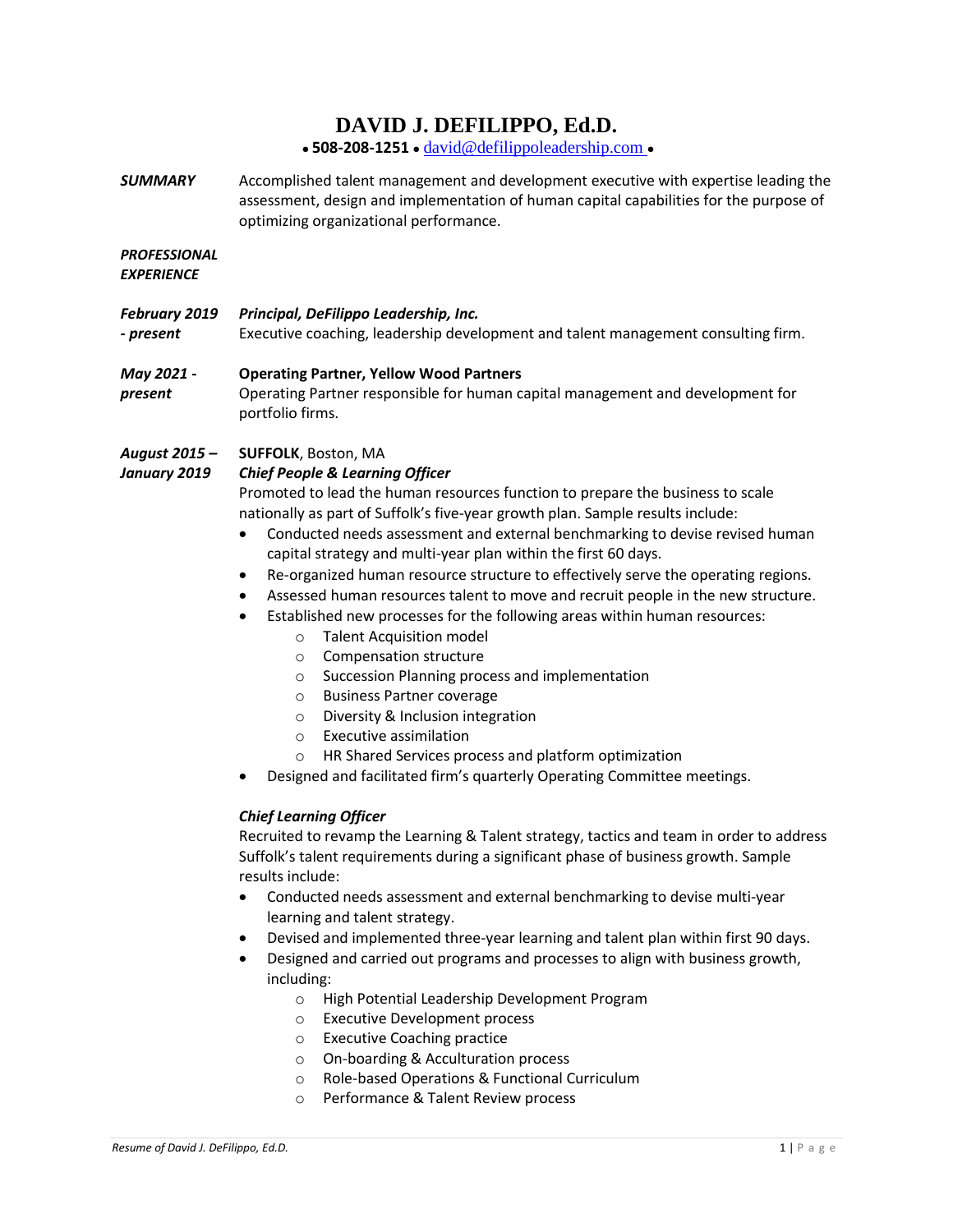*July 2007 –*

**BNY MELLON,** New York, NY

*July 2015*

## *Chief Learning Officer*

Promoted to lead and implement BNY Mellon's corporate university to address the business objectives and human capital requirements for 50,000 employees globally. Responsible for establishing the strategic business plan, operating model, organizational design and talent requirements to re-constitute learning and talent development for BNY Mellon. Sample results include:

- Devised BNY Mellon University's 100-day plan leading to the three-year learning & development strategy and priorities.
- Charged with strengthening BNY Mellon's Risk Culture, Leadership & Management acumen and Operational Excellence in 2014.
- Created the organizational structure for a globally integrated university.
- Led the talent review process for the University's 200+ global staff in order to align strategy and structure with talent.
- Streamlined financial plan resulting in the reduction of operating plan by 18% (\$6.0M) in first year.
- Integrated learning & development infrastructure to establish consistent and scalable workflows and standards leading to reduction in cycle times.
- Led successful transition of learning & development staff from respective business lines to central university operating model while maintaining business continuity during transition period.
- Member of BNY Mellon Operating Committee, Corporate Social Responsibility and Diversity & Inclusion (Co-Chair) Councils.

# *Chief Learning Officer, Asset Management Business*

Recruited to lead the design and implementation of the Learning & Organizational Development strategy and function for BNY Mellon's Asset Management business. Responsible for defining the global strategy, assessing talent development needs, and building a team to implement annual operating plan priorities. Sample results include:

- Conducted worldwide needs assessment for Asset Management's 20 investment firms.
- Devised three-year learning & organizational development strategy and plan.
- Designed and implemented a high potential Leadership Development program, which was recognized as a *Top 10 Leadership Program* by *Leadership Excellence* magazine in 2012.
- Led the strategy and implementation of business-specific learning and organizational development initiatives including technical skill, on-boarding, graduate recruiting programs.
- Managed the line-of-business implementation of company-wide talent development processes including performance management, mentoring and employee engagement.
- Planned and implemented talent assessment process to facilitate succession and movement.
- Designed and supervised executive coaching engagements based on talent planning outcomes.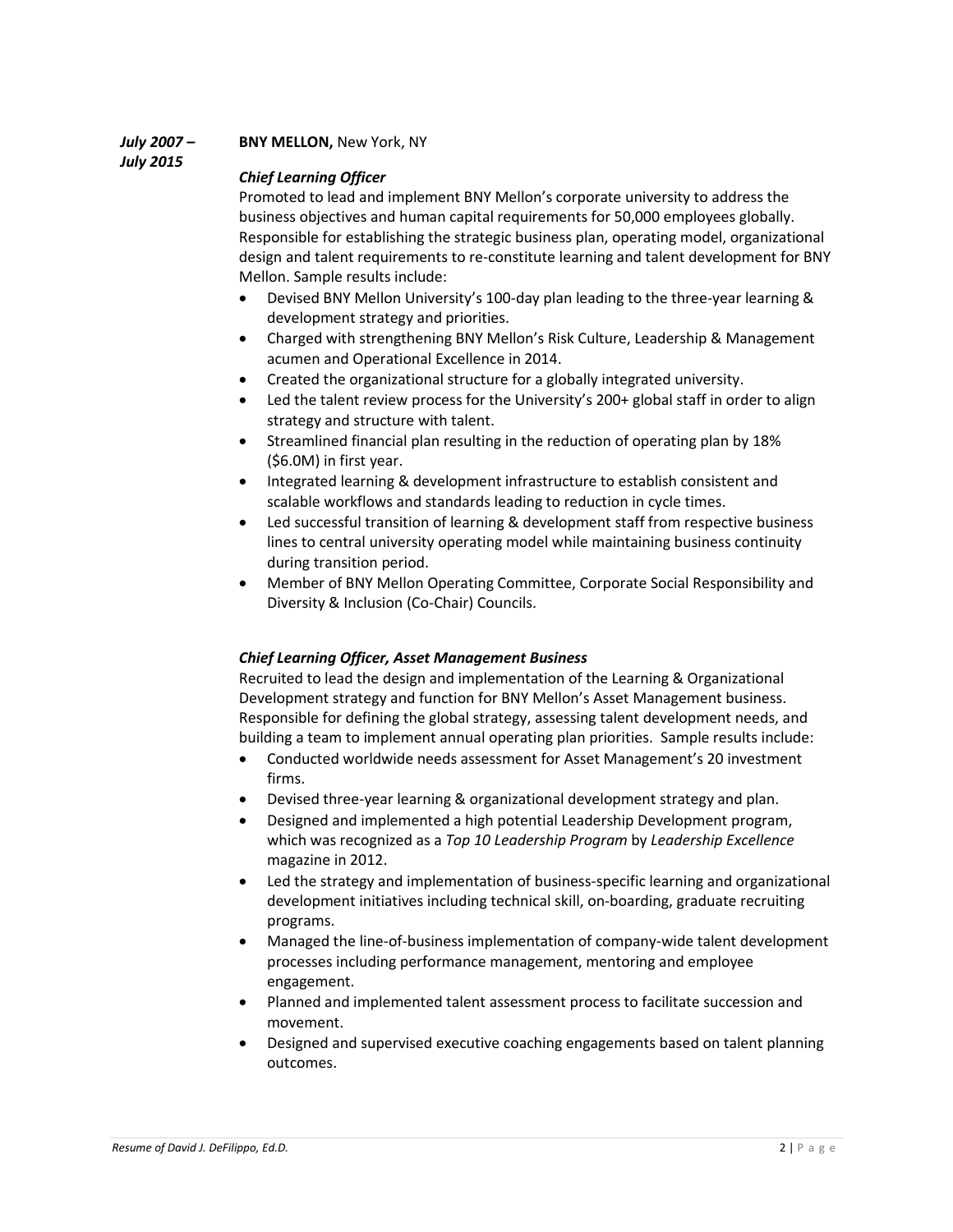*2004 - 2007* **CAPITAL ONE FINANCIAL**, Global Financial Services Division, Framingham, MA

#### *Director, Learning & Development*

Established and led the Learning and Development function for Capital One's Global Financial Services division. Responsible for the talent development strategy, skill assessment, designing the learning curriculum and delivering against business goals. Served as interim HR Director (2006).

*1997 - 2003* **COMCAST** (Formerly AT&T Broadband), Wellesley, MA

#### *National Director, Sales Learning & Development*

Promoted from Regional Learning & Development Manager to lead and design the National Sales Learning & Development strategy for all sales channels. Responsible for developing and implementing sales and product education programs for 15 markets representing 25,000 customer-facing employees.

## *1992 - 1997* **UNITED PARCEL SERVICE***, Dedham, MA*

#### *Operations, Business Development & Call Center Management*

Started as delivery driver and then rotated through several management roles as part of the UPS career development process.

# *1988 - 1992* **High School Teacher & Coach** Began career as a high school faculty member, teaching Spanish and serving as head crosscountry and track coach.

#### *EDUCATION* **Ed. D., University of Pennsylvania**, Work-Based Learning Leadership, 2013

Dissertation: "Executive Coach Supervision: The Dynamic & Effects" (Awarded Distinction)

**Georgetown University**, Leadership Coaching Certificate, Washington, DC, 2006

**M.A., New York University**, New York, NY, 1991

**B.A., Union College**, Schenectady, New York, 1988. Study Abroad: Spain & Kenya

*AWARDS* **Chief Learning Officer Magazine, Trailblazer, Gold Medal, 2017** Individually recognized for talent management strategy design and implementation.

> **Chief Learning Officer Magazine, Talent Management, Gold Medal, 2017** Team recognized for new college graduate program.

#### **Chief Learning Officer Magazine, Innovation, Gold Medal, 2017** Team recognized for rapid curriculum design process.

#### **Workforce Magazine, Change Management Award, Silver Medal, 2017** Team recognized for change management with performance management process.

**Chief Learning Officer Magazine, Business Partnership, Bronze Medal, 2016** Team recognized for novel approach for establishing Suffolk Culture program.

**Chief Learning Officer Magazine, Trailblazer, Silver Medal, 2014** Individually recognized for deliberate approach to establishing BNY Mellon University.

## **Chief Learning Officer Magazine, Global Learning, Gold Medal, 2010** Individually recognized for innovative approach to developing global leaders.